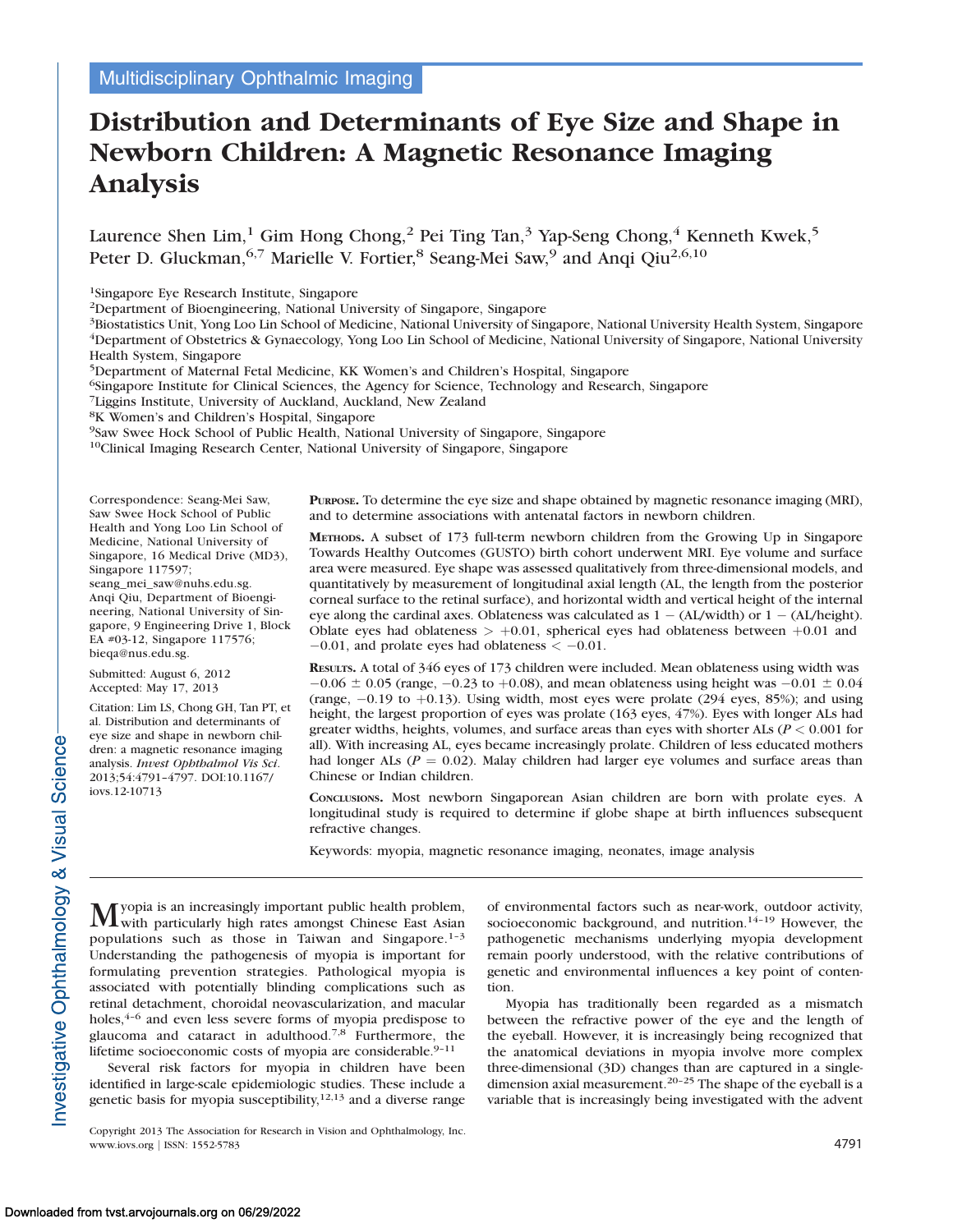

FIGURE 1. Diagram illustrating the method by which the axes of the eyes were determined. Two spherical models were first used to fit the corneal and vitreous chamber boundaries delineated in the MR images. The crosses represent the centers of the two fitted spheres. The solid lines passing through the two crosses in each eye were defined as the longitudinal axes of each eye. A line was then drawn to connect the centers of the left and right eyes (dashed line). The line perpendicular to the plane composed of the solid and dashed lines was defined as the vertical axis of the eye. Finally, the line perpendicular to the solid line on the plane composed of the solid and dashed lines, was defined as the horizontal axis of the eye.

of high-resolution in vivo imaging techniques such as magnetic resonance imaging (MRI) and computer software for threedimensional modeling. We have previously shown that the internal eye surface area increases with myopia in young children. Eye shape is different in myopic eyes compared to non-myopic eyes, even in its early stages. In myopic eyes, more myopic refraction is associated with an increasingly prolate shape due to greater axial elongation. In non-myopic eyes, more myopic or less hyperopic refraction is associated with roughly equal increases in length, width and height, indicating generalized enlargement of the globe.<sup>24</sup> However, some basic questions concerning the variation of human eye shape remain unanswered.

There are no data on the distribution and variability of ocular dimensions and shape in the normal infant. Evaluating ocular dimensions and shape in infancy provides information on the baseline shape of the globe, before any environmental stimuli can have an effect. Race and a parental history of myopia have been associated with eye size and growth in children, but it is not known if these factors are correlated with ocular dimensions and shape at birth.26–30

The aims of this study are to determine the range and distribution of measures of eye size and shape, and to determine the associations between race and parental myopia with eye dimensions and shape, in newborn children.

## **METHODS**

This study was conducted on a subset of the birth cohort study termed GUSTO: Growing Up in Singapore Towards Healthy Outcomes. This is Singapore's largest and most comprehensive birth cohort study and is designed to adopt a life course approach to define the importance of fetal and developmental factors in early pathways to metabolic diseases.

The study population consists of the children of all pregnant women aged 18 years and above attending the first trimester antenatal dating ultrasound scan clinic at the two major public maternity units, namely National University

Hospital (NUH) and KK Women's and Children's Hospital (KKH), in Singapore. These subjects are Singapore citizens or permanent residents who are Chinese, Malay, or Indian with homogenous parental ethnic background and have the intention to eventually deliver in NUH or KKH and to reside in Singapore for the next 5 years. Mothers on chemotherapy, psychotropic drugs, or with Type I Diabetes Mellitus were excluded. Only women who agreed to donate birth tissues such as cord, placenta, and cord blood at delivery were included. Out of the 3335 screened, 1163 (62% of the eligibles screened) pregnant women were recruited from June 2009 to September 2010.

A key feature of the GUSTO study is to have body fat measures on all participants. After delivery, the children of enrolled subjects underwent whole body MRI, including brain imaging, at 5 to 17 days to accurately document body fat.

Written informed consent from the parents of subjects was obtained. Most of the children had returned home by the time of the MRI, and many parents were unwilling to return to the hospital for the scan. Also, as we did not sedate the babies, many children who were unable to sleep through the scan had to be excluded. As such, only approximately 15% of the total cohort provided data for this study.

The study was approved by the Centralized Institutional Review Boards of the Singapore Health Services and Domain Specific Review Board (DSRB) of National Health Care Group.

# MRI Acquisition and Eye Shape Analysis

Data Acquisition. At 5 to 17 days of life, neonates underwent fast spin-echo T2-weighted MRI (TR  $=$  3500 ms; TE = 110 ms; field of view [FOV] = 256 mm  $\times$  256 mm; matrix  $size = 256 \times 256$ ; 50 axial slices with 2.0-mm thickness) scans using a 1.5-Tesla GE scanner (Signa 1.5T MR; GE Healthcare, Milwaukee, WI) with an 8-channel head coil at the Department of Diagnostic and Interventional Imaging of the KKH. Two T2 weighted images were acquired per subject. The image resolution was  $1 \times 1 \times 2$  mm<sup>3</sup>. The scans were acquired when subjects were sleeping in the scanner. No sedation was used and precautions were taken to reduce exposure to the MRI scanner noise. A neonatologist was present during each scan. A pulse oximeter was used to monitor heart rate and oxygen saturation throughout the entire scans. One-hundred eighty nine neonates underwent the T2-weighted MRI scans. Through visual inspection, 173 neonates with at least one good T2 weighted MRI scan were included in the analyses.

Segmentation. We developed an atlas-based segmentation approach to automatically delineate the left and right eyes from the T2-weighted image. We manually delineated the eye from one subject's image. Segmenting the eye of other subjects was a matter of extrapolating from this manually labeled training image, referred as an atlas. This method is typically referred as atlas-based segmentation. It requires the use of image registration in order to align the atlas image to the other subjects' images. We then constructed the 3-dimensional shape of the eye.31–33

3D Eye Coordinate System. We constructed a 3D coordinate system for each eye by determining the long, horizontal and vertical axes (Fig. 1). We fitted the eye shape using two spheres: one modeled on the corneal region and the other modeled on the vitreous humor. One sphere encompassed the whole of the corneal region and the other encompassed the whole of the vitreous chamber. We employed the least-square optimization method to fit the eyeball shape using these two spheres. The geometric center of the eye was then represented by the center of the sphere containing the vitreous humor. The long axis of the eyeball was defined as the line passing through the centers of the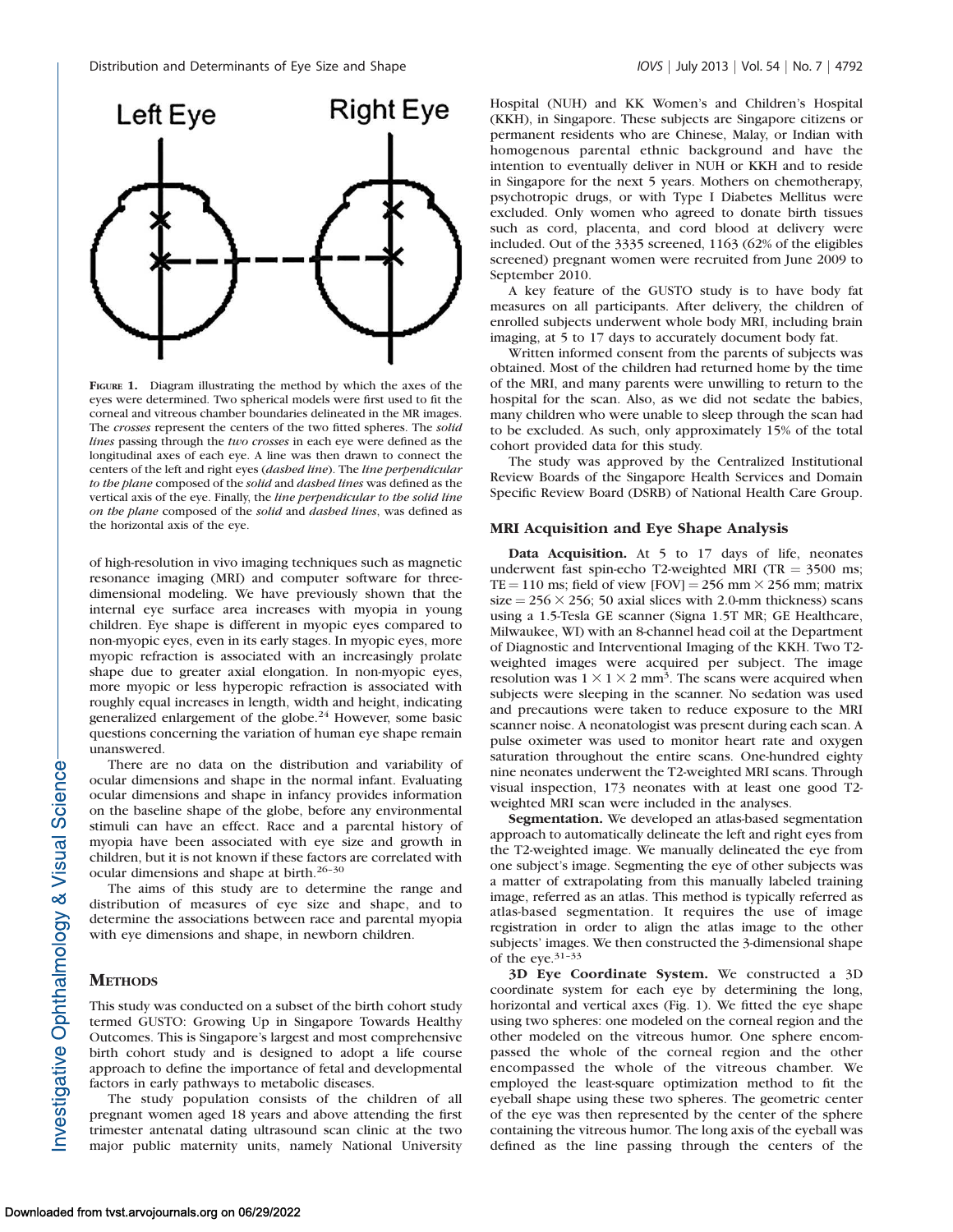

FIGURE 2. Distribution of globe dimensions and shape indices. (A) Distribution of globe axial length. (B) Distribution of globe width. (C) Distribution of globe height. (D) Distribution of globe volume. (E) Distribution of globe surface area. (F) Distribution of oblateness (1-[AL/width]). (G) Distribution of oblateness (1 - [AL/height]).

aforementioned two fitted spheres. The length, width, and height were measured automatically by the software. The traditional AL was computed as the distance between the most anterior and posterior points of the long axis, representing the length from the posterior corneal surface to the retinal surface. The vertical axis was then determined as the cross product between the long axis of the eye and the line passing through the centers of the left and right eyes. The cross product is a binary operation on two vectors in 3D space and results in a vector that is perpendicular to both of the vectors being multiplied and therefore normal to the plane containing them. The height of the eye was then calculated as the distance between the most superior and inferior points along the vertical axis. Finally, the horizontal axis of each eye was determined as the cross product of the long and vertical axes. The width of the eye was computed as the distance between the most temporal and nasal points along the horizontal axis. The length, width, and height described above were the measurements for the internal eye.<sup>23</sup> The term "globe" in this paper refers to the internal surface of the eye.

Eye Volume, Surface Area, and Shape Measurements. The volume of the eye was computed as the number of voxels labeled as part of the eye in the T2-weighted image multiplied by the image resolution, and the surface area of the eyeball was approximated as the area of the triangulated mesh.

We have used these scanning and analysis techniques in a previous study on older children.<sup>24</sup> In that study, we evaluated the accuracy of the MRI segmentation by comparing the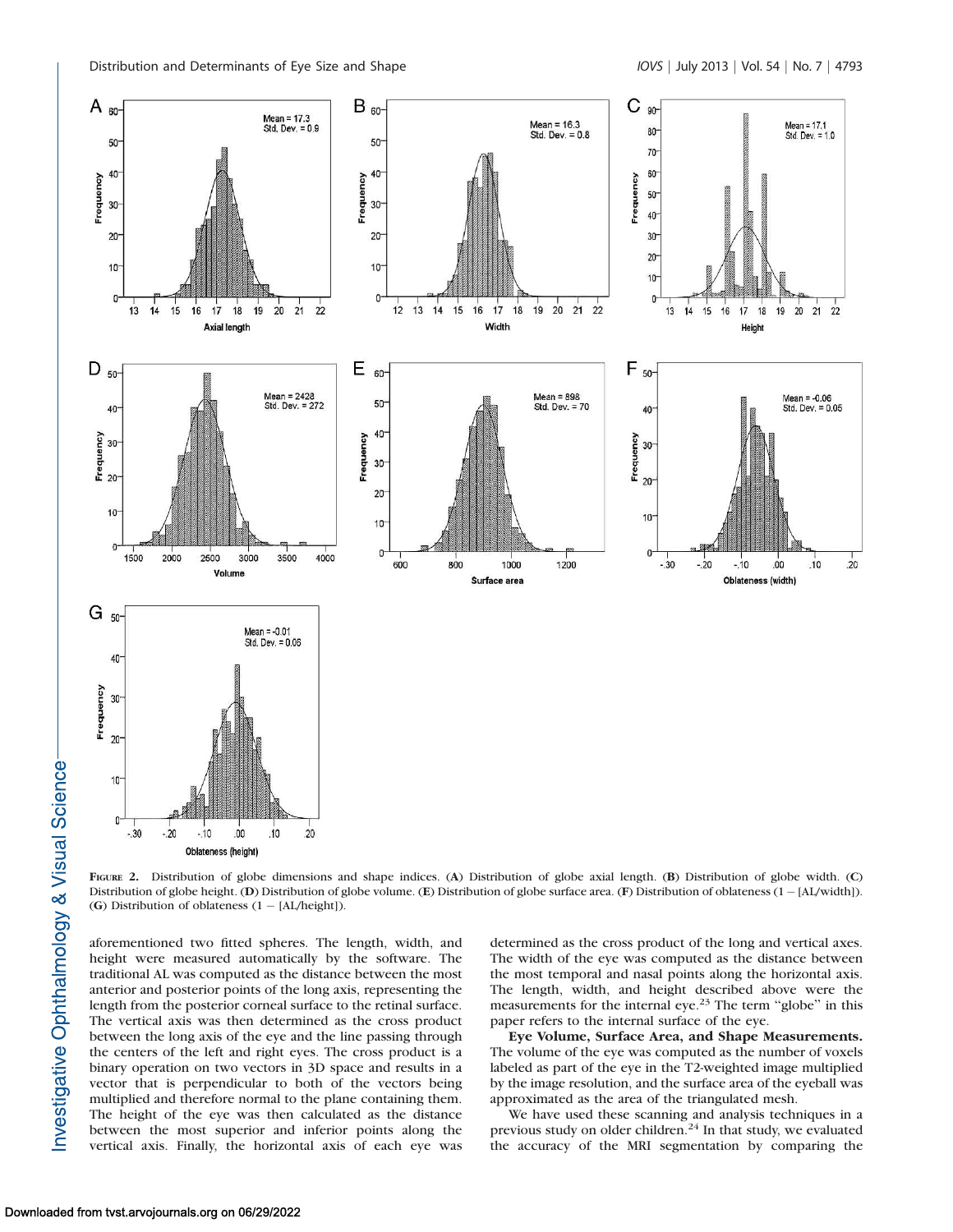|  | TABLE 1. Distribution of Globe Shapes According to Oblateness Values |  |  |  |  |  |  |  |
|--|----------------------------------------------------------------------|--|--|--|--|--|--|--|
|--|----------------------------------------------------------------------|--|--|--|--|--|--|--|

|                                          | Oblateness Using Width, $n$ $\left(\frac{0}{0}\right)$ | Oblateness Using Height, $n$ $(\%)$ |  |  |
|------------------------------------------|--------------------------------------------------------|-------------------------------------|--|--|
| Prolate, oblateness $<-0.01$             | 294 (85)                                               | 163(47)                             |  |  |
| Spherical, oblateness $-0.01$ to $+0.01$ | 27(8)                                                  | 55 (16)                             |  |  |
| Oblate, oblateness $> +0.01$             | 25(7)                                                  | 128(37)                             |  |  |

longitudinal axial length obtained from MRI with the axial length using partial coherence interferometer (PCI), with no significant differences found.

### Statistical Analysis and Definitions

A summary index of eye shape was given by oblateness,  $34$ defined as  $1 - (axial length/equatorial diameter)$ . Oblateness was determined using both the width and height as the equatorial diameter. A prolate eye was defined as oblateness <  $-0.01$ , while an oblate eye was defined as oblateness  $> +0.01$ . A spherical eye was defined as oblateness between -0.01 and  $+0.01.$ 

The normality of the distributions of the various ocular parameters was assessed by plotting histograms and Q-Q plots, calculating skewness and kurtosis, and with formal tests of normality, including the Komolgorov-Smirnov one sample test. Mixed linear models were constructed to account for intereye correlations, with AL as the dependent variable and the other ocular measurements as the independent variables, with adjustments for mother's race, mother's age, mother's education, gestational age, birth weight, birth length, and parental myopia.19,27,35 Additional models were constructed with the ocular measurements as the dependent variables and antenatal factors as independent variables, adjusted for the same covariates as appropriate. Descriptive statistics was presented as the mean  $(\pm$ standard deviation). All probabilities quoted were two-sided and all statistical analyses were undertaken using (SPSS 20.0; IBM Corporation, Armonk, NY).

#### **RESULTS**

# A total of 346 eyes of 173 newborn children (5–17 days old) were included in the analyses. The mean gestational age at the time of MRI examination was  $38.4 \pm 1.1$  weeks and the mean birth weight was  $3125 \pm 409$  g.

Measurements were obtained from all the MR images. The mean AL, width, and height were  $17.3 \pm SD$  0.9 mm (range, 14.0–19.6), 16.3  $\pm$  0.8 mm (13.7–18.4); and 17.1  $\pm$  1.0 mm (14.3–20.3), respectively, while the mean volume and surface area of the globe were  $2428 \pm 272$  mm<sup>3</sup> (1653–3744) and 898  $±$  70 mm<sup>2</sup> (677-1217), respectively. The mean oblateness in relation to width was  $-0.06 \pm 0.05$  ( $-0.23$  to 0.08), and the mean oblateness in relation to height was  $-0.01 \pm 0.04$  ( $-0.19$ ) to  $+0.13$ ).

Figure 2 shows histograms of AL, width, height, volume, surface area, and oblateness. All the ocular measurements were normally distributed.

The distribution of globe shapes based on oblateness is shown in Table 1. Using width most eyes were prolate (294 eyes, 85%), and, using height, the largest proportion of eyes was also prolate (163 eyes, 47%).

Significant positive associations were found between AL and the volume, width, height, and surface area of the globe. Eyes with longer AL were likely to have greater widths, heights, volumes, and surface areas ( $P < 0.001$ ) for all. With increasing AL, eyes assumed increasingly prolate profiles using both eye width and height to calculate oblateness (Table 2). Qualitatively, eyes with the longest AL appeared prolate upon inspection of the 3D models (Fig. 3).

The associations between antenatal factors that predict myopia in later life and AL were evaluated in multivariate analyses (Table 3). Maternal education as an indicator of socioeconomic status was associated with axial length. Children of mothers with lower educational qualifications had longer axial lengths ( $P = 0.02$ ). Race was associated with eye volume and surface area. Malay children had larger eye volumes and surface areas ( $P = 0.04$  for both) compared with Chinese or Indian children, though this was of borderline significance.

## **DISCUSSION**

Our study provides normative data on the ocular dimensions and shape in a cohort of newborn Asian children. Measurement of ocular dimensions and shape are normally distributed. The mean AL was 17.3 mm, comparable with that reported in other studies on newborn eyes.34,36–38 Axer-Seigel reported mean values of  $16.6 \pm 0.4$  mm for right eyes and  $16.5 \pm 0.4$ mm for left eyes in term infants, while Isenberg reported a mean value of 16.2 mm.37,38 The mean value at term reported by Fledelius in preterm infants, adjusted for an assumed average eye elongation of 0.14 mm per week, was 17.02 mm.<sup>36</sup>

The advent of high-resolution MRI and computer software for 3D modeling has allowed for the direct study of eye shape in vivo. Cheng<sup>39</sup> found that adult myopic eyes had the same shape as hyperopic or emmetropic eyes, with the width of the whole globe longer than the AL and height. Atchison studied the shape of the retinal surface in hyperopia and myopia, and found that both emmetropic and myopic retinas were oblate in

TABLE 2. Associations Between AL and Width, Height, Volume, Surface Area, and Shape of the Globe

| <b>AL</b> in Quartiles      | <b>Volume</b><br>(SD) | Width<br>(SD) | Height<br>(SD) | <b>Surface Area</b><br>(SD) | Oblateness.<br>$1 - (AL/width) (SD)$ | Oblateness.<br>$1 - (AL/height)$ (SD) |
|-----------------------------|-----------------------|---------------|----------------|-----------------------------|--------------------------------------|---------------------------------------|
| O1, $n = 86, \le 16.7$      | 2154 (192)            | 15.7(0.7)     | 16.6(1.0)      | 826 (52)                    | $-0.03(0.05)$                        | 0.02(0.05)                            |
| O2, $n = 87, 16.70 - 17.30$ | 2399 (185)            | 16.3(0.6)     | 17.0(0.8)      | 889 (43)                    | $-0.05(0.04)$                        | $-0.001(0.05)$                        |
| O3, $n = 86, 17.30 - 17.81$ | 2497 (170)            | 16.4(0.6)     | 17.3(1.0)      | 917(43)                     | $-0.07(0.04)$                        | $-0.02(0.06)$                         |
| $Q4, n = 87, >17.81$        | 2659(251)             | 16.7(0.7)     | 17.6(1.0)      | 960(63)                     | $-0.10(0.05)$                        | $-0.05(0.06)$                         |
| $P$ trend <sup>*</sup>      | ${<}0.001$            | < 0.001       | < 0.001        | < 0.001                     | ${<}0.001$                           | < 0.001                               |

Values are mean (SD),  $min - max. n$ , number of eyes.

\* P trend unaffected when adjusted for race, mother's age, mother's education, gestational age, and parental myopia.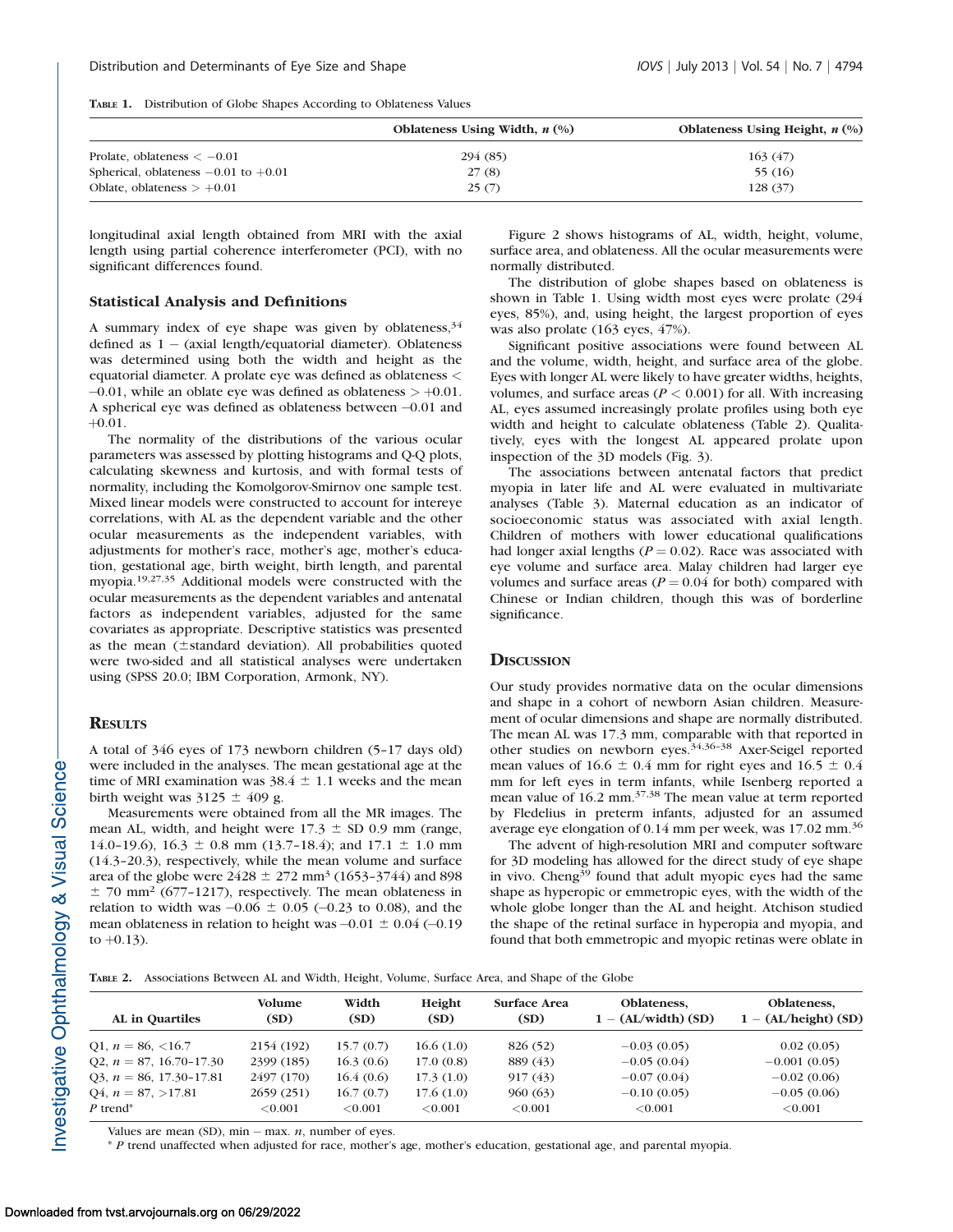

FIGURE 3. 3D models of representative eyes with the longest and shortest axial lengths.

shape.<sup>20</sup> In another analysis of the internal dimensions of the  $eye<sub>1</sub><sup>21</sup>$  the same authors found that myopic eyes were elongated more in length but approximately equal proportions of myopic eyes fitted global expansion and axial elongation models exclusively. As described earlier, we have previously shown that axial internal globe enlargement occurs in myopic eyes leading to a prolate shape, whereas non-myopic eyes enlarge globally in length, width and height.<sup>24</sup> In this study, we have shown that the shape of the eyeball is correlated with the axial length. Eyes with longer axial lengths have increasingly prolate profiles.

Data on globe shape in very young children is scarce. Ishii reported on the shape of the globe from MRI analyses in a cohort of 105 healthy patients with ages ranging from 1 month to 19 years undergoing routine imaging. $34$  Oblateness was calculated similarly, but a prolate shape was defined as oblateness  $\langle 0, \text{ an oblate shape as oblateness } \rangle 0$ , and a sphere as oblateness  $= 0$ . As in our study, AL was correlated with the oblateness of the eye. At age 0, the eyes were mostly oblate, with oblateness increasing with age. In contrast, using the same definitions of globe shape, most eyes in our study were prolate (90.2% using width to calculate oblateness, and 56.1% using height to calculate oblateness). However, the actual number of subjects with age 0 in Ishii's study was very small (approximately 10–15 subjects). Our results suggest that most children are born with prolate globes. Newborn children are however usually not myopic. $40,41$  This suggests that, in newborn children, the other refractive components of the eye (e.g., lens) are more important determinants of refraction than eye shape. Longitudinal evaluation of the children in our cohort will allow us to determine if eye shape and size at birth are correlated with the subsequent development of ametropia.

This epidemiological association between parental myopia and myopia26,30 may be due to either genetic or environmental influences, and there is still no conclusive proof of either. In the Orinda Longitudinal Study of Myopia,<sup>27</sup> Zadnik et al. performed a cross-sectional analysis of eye size and shape in relation to parental myopia in 662 nonmyopic children. After controlling for near work, children with two myopic parents had longer eyes and less hyperopic refractive errors than children with only one myopic parent or no myopic parents. However, in a study on 4468 Chinese children performed in Hong Kong using similar methodology,<sup>42</sup> although nonmyopic children with a stronger parental history of myopia tended to be less hyperopic before the onset of myopia, corresponding associations with AL did not follow the same pattern. Subsequent eye growth and the development of myopic refractive errors occurred more rapidly among children with a stronger parental history of myopia. In our study, parental myopia was not correlated with the size or shape of the eye at birth. However, we found an interesting association between lower maternal educational qualifications and longer globes in the offspring. Longitudinal evaluation to determine if these children with longer globes at birth subsequently develop myopia will help to shed light on whether myopia predisposition is congenitally determined.

Race has been associated with the prevalence of myopia in young children. In the adult population in Singapore, the Chinese have a higher prevalence of myopia than Malays and Indians.43,44 In our study, Malay children had larger globes (larger volumes and surface areas) than Chinese and Indian children, though this was only of borderline significance. This contrasts with the lower prevalence of myopia in adult Malay

TABLE 3. Associations Between Antenatal Factors and Ocular Dimensions and Shape

|                      | AL<br>(SD) | <b>Volume</b><br>(SD) | Width<br>(SD) | Height<br>(SD) | <b>Surface Area</b><br>(SD) | Oblateness,<br>$1 - (AL/width) (SD)$ | Oblateness,<br>$1 - (AL/height)$ (SD) |
|----------------------|------------|-----------------------|---------------|----------------|-----------------------------|--------------------------------------|---------------------------------------|
| Race                 |            |                       |               |                |                             |                                      |                                       |
| Chinese, $n = 146$   | 17.2(0.8)  | 2412 (246)            | 16.3(0.7)     | 17.1(1.0)      | 894 (65)                    | $-0.06(0.04)$                        | $-0.01(0.06)$                         |
| Malay, $n = 150$     | 17.3(0.8)  | 2450 (278)            | 16.3(0.8)     | 17.2(1.0)      | 905 (70)                    | $-0.06(0.05)$                        | $-0.01(0.06)$                         |
| Indian, $n = 48$     | 17.4(1.0)  | 2442 (288)            | 16.4(0.8)     | 17.0(1.0)      | 900 (72)                    | $-0.06(0.05)$                        | $-0.02(0.06)$                         |
| $P$ value            | 0.34       | 0.46                  | 0.59          | 0.60           | 0.44                        | 0.63                                 | 0.31                                  |
| Adjusted $P$ trend*  | 0.11       | 0.04                  | 0.31          | 0.27           | 0.04                        | 0.81                                 | 0.25                                  |
| Maternal education   |            |                       |               |                |                             |                                      |                                       |
| Primary, $n = 14$    | 17.7(0.8)  | 2484 (287)            | 16.4(0.7)     | 17.6(1.5)      | 917(72)                     | $-0.08(0.05)$                        | $-0.01(0.08)$                         |
| Secondary, $n = 188$ | 17.3(0.8)  | 2430 (229)            | 16.3(0.7)     | 17.1(0.9)      | 900(59)                     | $-0.06(0.05)$                        | $-0.01(0.06)$                         |
| Tertiary, $n = 138$  | 17.2(0.9)  | 2423 (308)            | 16.3(0.8)     | 17.1(1.1)      | 896 (78)                    | $-0.06(0.05)$                        | $-0.01(0.06)$                         |
| $P$ value            | 0.09       | 0.55                  | 0.63          | 0.51           | 0.33                        | 0.22                                 | 0.44                                  |
| Adjusted $P$ trend   | 0.02       | 0.24                  | 0.35          | 0.55           | 0.12                        | 0.27                                 | 0.28                                  |
| Parental myopia      |            |                       |               |                |                             |                                      |                                       |
| 0, $n = 110$         | 17.2(1.0)  | 2412 (294)            | 16.2(0.9)     | 17.1(1.0)      | 894 (77)                    | $-0.06(0.05)$                        | $-0.01(0.06)$                         |
| 1, $n = 142$         | 17.3(0.8)  | 2433 (238)            | 16.4(0.7)     | 17.1(1.0)      | 900(60)                     | $-0.06(0.05)$                        | $-0.02(0.06)$                         |
| 2, $n = 94$          | 17.2(0.8)  | 2440 (295)            | 16.2(0.7)     | 17.2(1.0)      | 901 (76)                    | $-0.06(0.04)$                        | $-0.01(0.06)$                         |
| $P$ value            | 0.93       | 0.46                  | 0.93          | 0.74           | 0.47                        | 0.96                                 | 0.88                                  |
| Adjusted $P$ trend   | 0.44       | 0.17                  | 0.60          | 0.74           | 0.20                        | 0.87                                 | 0.75                                  |

\* Adjusted for race, mother's age, mother's education, gestational age, birth weight, birth length, and parental myopia.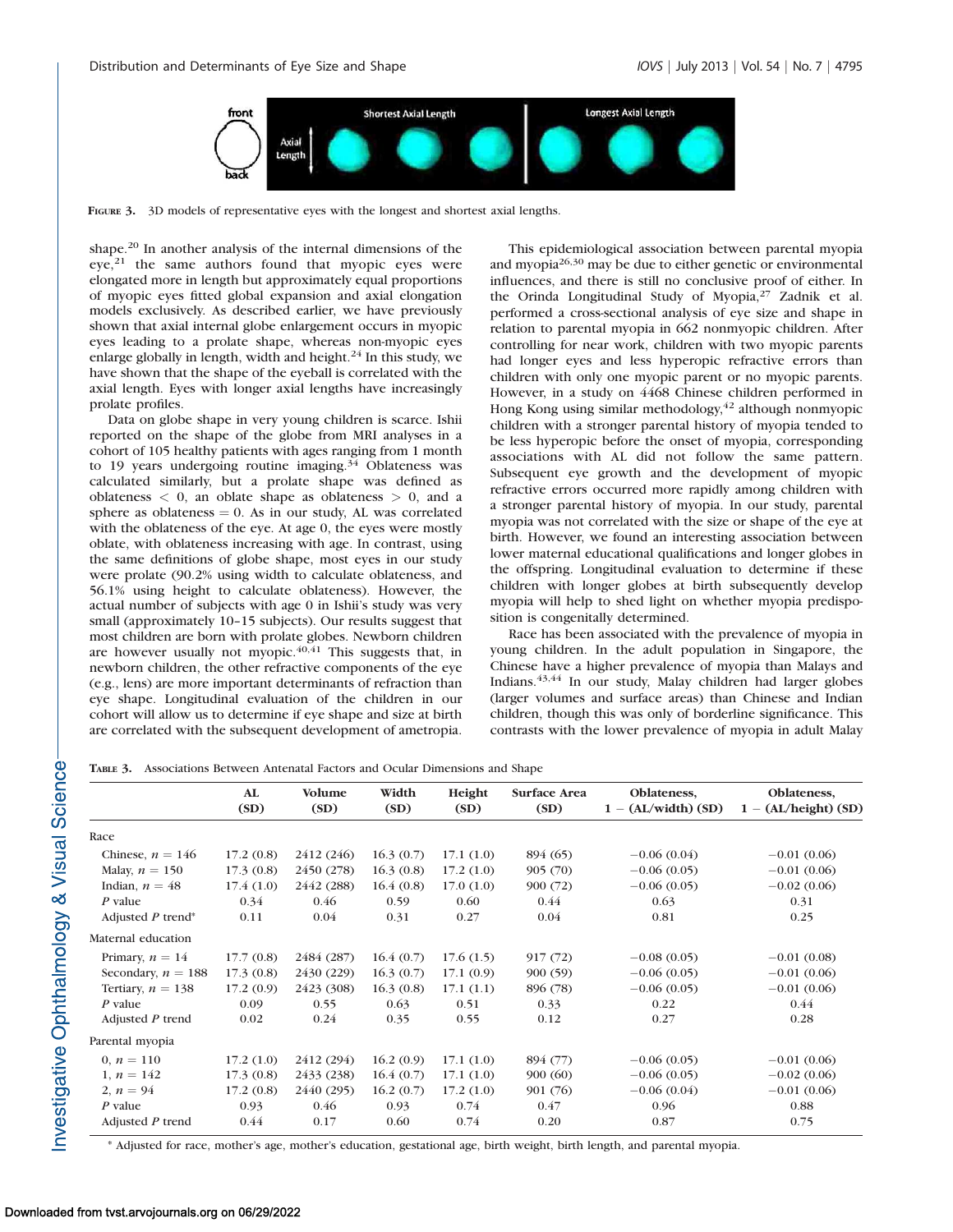populations, possibly indicating that environmental factors are more important than congenital predispositions.

One of the strengths of our study design is a relatively large, population-based sample. MRI scans in young children are difficult to obtain due in no small part to the need for subject cooperation and parental consent, and our study is the first to provide data on this population. The accuracy of our measurements was partly limited by the acquisition time afforded to us. General limitations include the cross-sectional nature of our study which limits inferences of causation, and the relatively small proportion of myopic children. Although we did not systematically select a subset for analysis, there may also have been unavoidable selection bias as only children whose parents consented underwent MRI shortly after birth. Most of the children had returned home by the time of the MRI, and many parents were unwilling to return to the hospital for their children to undergo the scan. Also, as we did not sedate the babies, many children who were unable to sleep through the scan had to be excluded. Other studies using MRI to analyze eye shape have also had higher resolution images than we had. These are however nondifferential errors that should not affect the relationships we found.

In conclusion, our study has shown that the shape of the newborn eye becomes increasingly prolate with increasing AL, and that most newborn Singaporean Asian children are born with prolate eyes. Race and maternal educational attainment are associated with the size of the eye at birth. The homogeneity of eye shape at birth suggests that it may not influence subsequent refractive development, but a longitudinal study is needed to confirm this.

## Acknowledgments

Supported by National Medical Research Council (NRMC) Grant NMRC/1009/2005 and NMRC/TCR/004-NUS/2008; Agency for Science, Technology and Research (A\*STAR) Grant SICS-09/1/1/ 001; the Young Investigator Award at the National University of Singapore (NUSYIA FY10 P07); and the National University of Singapore MOE AcRF Tier 1.

Disclosure: L.S. Lim, None; G.H. Chong, None; P.T. Tan, None; Y.-S. Chong, None; K. Kwek, None; P.D. Gluckman, None; M.V. Fortier, None; S.-M. Saw, None; A. Qiu, None

# **References**

Investigative Ophthalmology & Visual Science-

- 1. Lin LL, Shih YF, Tsai CB, et al. Epidemiologic study of ocular refraction among schoolchildren in Taiwan in 1995. Optom Vis Sci. 1999;76:275–281.
- 2. Saw SM, Shankar A, Tan SB, et al. A cohort study of incident myopia in Singaporean children. Invest Ophthalmol Vis Sci. 2006;47:1839–1844.
- 3. Wong TY, Foster PJ, Hee J, et al. Prevalence and risk factors for refractive errors in adult Chinese in Singapore. Invest Ophthalmol Vis Sci. 2000;41:2486–2494.
- 4. Ikuno Y, Sayanagi K, Soga K, et al. Lacquer crack formation and choroidal neovascularization in pathologic myopia. Retina. 2008;28:1124–1131.
- 5. Ikuno Y. [Pathogenesis and treatment of myopic foveoschisis]. Nippon Ganka Gakkai Zasshi. 2006;110:855–863.
- 6. Ikuno Y, Tano Y. Early macular holes with retinoschisis in highly myopic eyes. Am J Ophthalmol. 2003;136:741-744.
- 7. Wong TY, Klein BE, Klein R, Knudtson M, Lee KE. Refractive errors, intraocular pressure, and glaucoma in a white population. Ophthalmology. 2003;110:211–217.
- 8. Wong TY, Foster PJ, Johnson GJ, Seah SK. Refractive errors, axial ocular dimensions, and age-related cataracts: the Tanjong Pagar survey. Invest Ophthalmol Vis Sci. 2003;44:1479–1485.
- 9. Seet B, Wong TY, Tan DT, et al. Myopia in Singapore: taking a public health approach. Br J Ophthalmol. 2001;85:521-526.
- 10. Javitt JC, Chiang YP. The socioeconomic aspects of laser refractive surgery. Arch Ophthalmol. 1994;112:1526–1530.
- 11. Lim MC, Gazzard G, Sim EL, Tong L, Saw SM. Direct costs of myopia in Singapore. Eye. 2009;23:1086–1089.
- 12. Hammond CJ, Snieder H, Gilbert CE, Spector TD. Genes and environment in refractive error: the twin eye study. Invest Ophthalmol Vis Sci. 2001;42:1232–1236.
- 13. Lin LL, Chen CJ. Twin study on myopia. Acta Genet Med Gemellol (Roma). 1987;36:535–540.
- 14. Lim LS, Gazzard G, Low YL, et al. Dietary factors, myopia, and axial dimensions in children. Ophthalmology. 2010;117:993– 997.
- 15. Saw SM, Chua WH, Wu HM, Yap E, Chia KS, Stone RA. Myopia: gene-environment interaction. Ann Acad Med Singapore. 2000;29:290–297.
- 16. Saw SM, Wu HM, Hong CY, Chua WH, Chia KS, Myopia Tan D. and night lighting in children in Singapore. Br J Ophthalmol. 2001;85:527–528.
- 17. Saw SM, Hong CY, Chia KS, Stone RA, Tan D. Nearwork and myopia in young children. Lancet. 2001;357:390.
- 18. Saw SM, Nieto FJ, Katz J, Chew SJ. Distance, lighting, and parental beliefs: understanding near work in epidemiologic studies of myopia. Optom Vis Sci. 1999;76:355–362.
- 19. Saw SM, Nieto FJ, Katz J, Schein OD, Levy B, Chew SJ. Factors related to the progression of myopia in Singaporean children. Optom Vis Sci. 2000;77:549–554.
- 20. Atchison DA, Pritchard N, Schmid KL, Scott DH, Jones CE, Pope JM. Shape of the retinal surface in emmetropia and myopia. Invest Ophthalmol Vis Sci. 2005;46:2698–2707.
- 21. Atchison DA, Jones CE, Schmid KL, et al. Eye shape in emmetropia and myopia. Invest Ophthalmol Vis Sci. 2004;45: 3380–3386.
- 22. Logan NS, Gilmartin B, Wildsoet CF, Dunne MC. Posterior retinal contour in adult human anisomyopia. Invest Ophthalmol Vis Sci. 2004;45:2152–2162.
- 23. Singh KD, Logan NS, Gilmartin B. Three-dimensional modeling of the human eye based on magnetic resonance imaging. Invest Ophthalmol Vis Sci. 2006;47:2272–2279.
- 24. Lim LS, Yang X, Gazzard G, et al. Variations in eye volume, surface area, and shape with refractive error in young children by magnetic resonance imaging analysis. Invest Ophthalmol Vis Sci. 2011;52:8878–8883.
- 25. Stone RA, Flitcroft DI. Ocular shape and myopia. Ann Acad Med Singapore. 2004;33:7–15.
- 26. Ip JM, Huynh SC, Robaei D, et al. Ethnic differences in the impact of parental myopia: findings from a population-based study of 12-year-old Australian children. Invest Ophthalmol Vis Sci. 2007;48:2520–2528.
- 27. Zadnik K, Satariano WA, Mutti DO, Sholtz RI, Adams AJ. The effect of parental history of myopia on children's eye size. JAMA. 1994;271:1323–1327.
- 28. Edwards MH. Effect of parental myopia on the development of myopia in Hong Kong Chinese. Ophthalmic Physiol Opt. 1998;18:477–483.
- 29. Mutti DO, Mitchell GL, Moeschberger ML, Jones LA, Zadnik K. Parental myopia, near work, school achievement, and children's refractive error. Invest Ophthalmol Vis Sci. 2002;43: 3633–3640.
- 30. Saw SM, Carkeet A, Chia KS, Stone RA, Tan DT. Component dependent risk factors for ocular parameters in Singapore Chinese children. Ophthalmology. 2002;109:2065–2071.
- 31. Du J, Younes L, Qiu A. Whole brain diffeomorphic metric mapping via integration of sulcal and gyral curves, cortical surfaces, and images. Neuroimage. 2011;56:162–173.